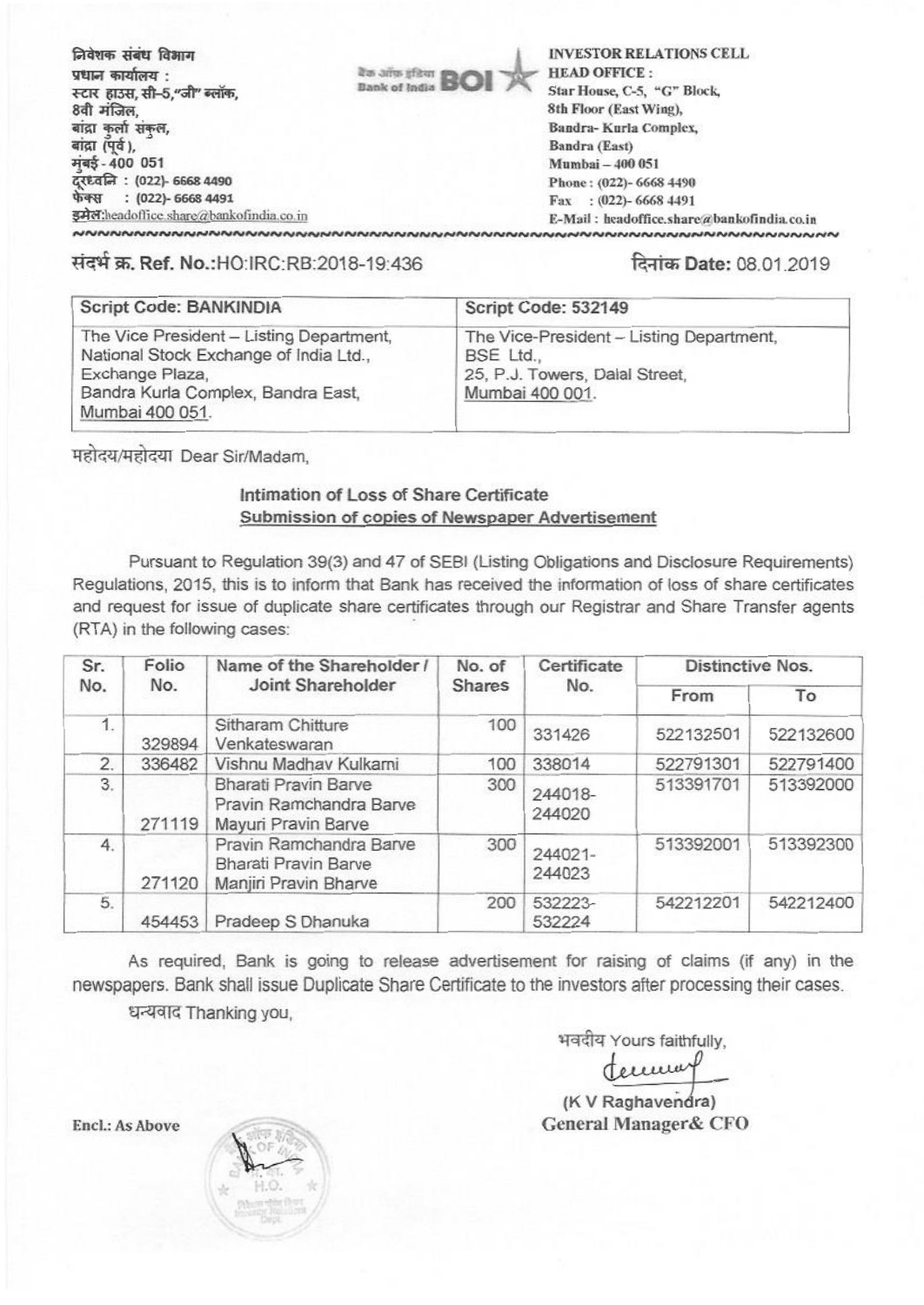# Bigshare Services Pvt. Ltd.

SH/2+19 DUP 08, JAN 2019

**Bank of India Head Office Share Department Star House C-5, 'C' Block,**  2<sup>nd</sup> Floor, Bandra Kurla Complex, **Mumbai 400051** 

#### **Kind Atn : Mr. K G Singh**

•

Sub : Approval for Issuance of Duplicate Share Certificates

This has reference to the above mentioned subject. We are enclosing herewith a list **of 05 shareholder who have lodged documents for issuance of duplicate share** certificates.

After scrutinizing the documents we inform you that, there is a case of issuance of duplicate share certificates in respect of the above documents -

- The above mentioned shareholders have submitted the necessary FIR which is in our records. (List as per Annexure-I) .
- We have not received the original share certificates for transfer in respect of all cases.
- The signature of the shareholders on the indemnity and other paper tallies with the specimen recorded with us/ Bank verification letter submitted by legal heir(s).
- The documents executed including indemnity are in order.
- Share certificates have not been returned undelivered by the postal authorities.
- We have noted the provisional stop transfer instructions.
- There are no Court/ Consumer Forum cases pending and there is no injunction against issuance of duplicate share certificates.
- The subject certificates have not been dematerialised.
- We have informed/ under taken to inform the Stock Exchange about the original certificates having been cancelled.
- In case the original share certificate is received from any source the same will be confiscated and cancelled.

#### CIN : U99999MH1994PTC076534

**(An** Associate Company of Transfer Online Inc., USA)